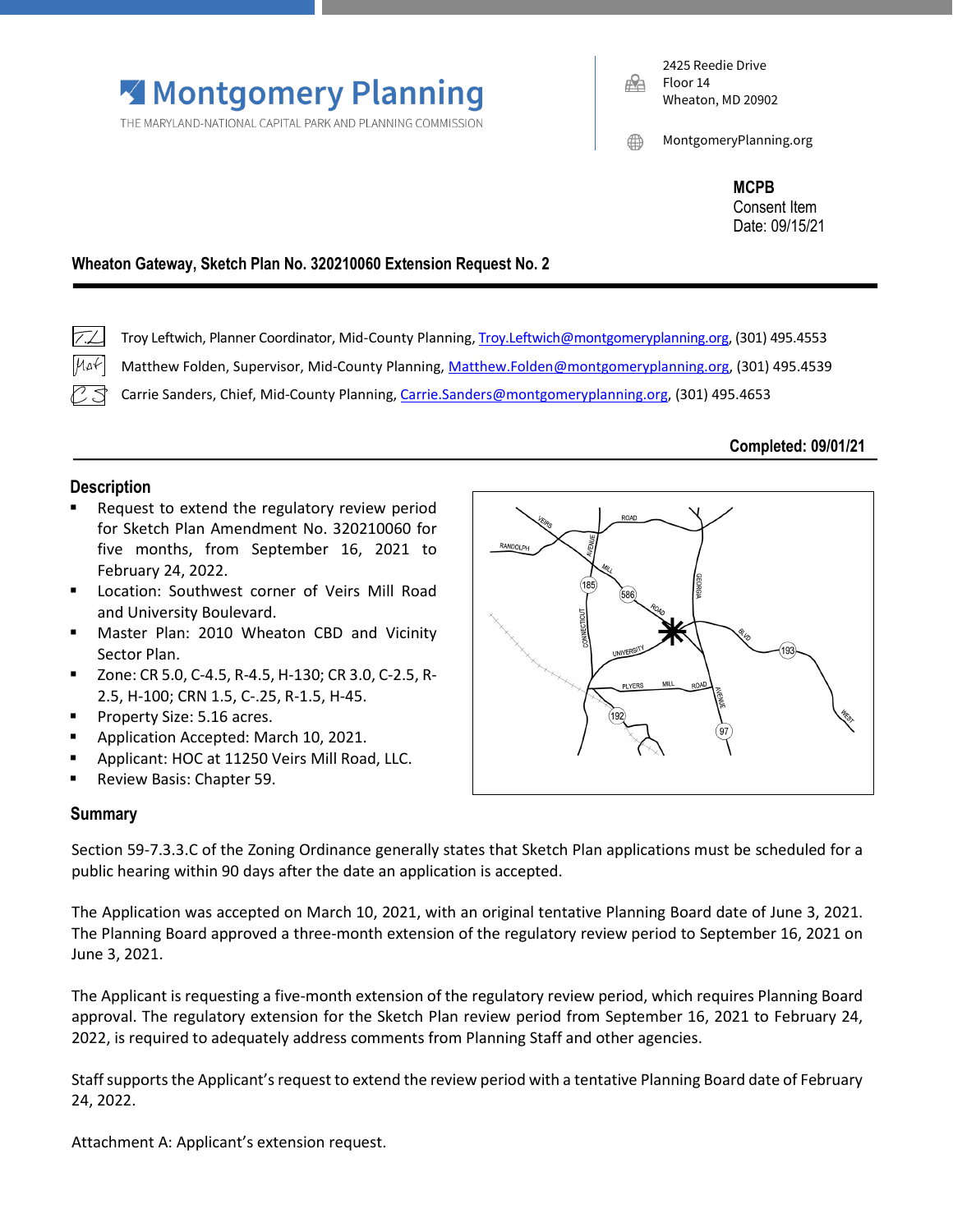# ATTACHMENT A

|                                                                                                  |                                                                                                        |                                         | Page 1 of 2                                                                                                                                                                           |
|--------------------------------------------------------------------------------------------------|--------------------------------------------------------------------------------------------------------|-----------------------------------------|---------------------------------------------------------------------------------------------------------------------------------------------------------------------------------------|
|                                                                                                  | <b>Montgomery County Planning Department</b><br>Maryland-National Capital Park and Planning Commission |                                         | Effective: January 29, 2021                                                                                                                                                           |
| 2425 Reedie Drive<br>Wheaton, Maryland 20902                                                     |                                                                                                        | www.montgomeryplanning.org              | Phone 301.495.4550<br>Fax 301.495.1306                                                                                                                                                |
| <b>REGULATORY REVIEW EXTENSION REQUEST</b>                                                       |                                                                                                        |                                         |                                                                                                                                                                                       |
|                                                                                                  |                                                                                                        | $\Box$ Request #1                       | $\Box$ Request #2                                                                                                                                                                     |
|                                                                                                  |                                                                                                        | M-NCPPC Staff Use Only                  |                                                                                                                                                                                       |
| File Number<br>Date Received                                                                     |                                                                                                        | <b>MCPB Hearing Date</b>                |                                                                                                                                                                                       |
| <b>Plan Name: Wheaton Gateway</b>                                                                |                                                                                                        |                                         | Plan No. 320210060                                                                                                                                                                    |
| This is a request for extension of:                                                              | <b>Project Plan</b><br>⊔<br>Preliminary Plan<br>◻                                                      | Site Plan                               | <b>Sketch Plan</b>                                                                                                                                                                    |
| The Plan is tentatively scheduled for a Planning Board public hearing on: $9/15/2020$            |                                                                                                        |                                         |                                                                                                                                                                                       |
| beyond 30 days require approval from the Planning Board.                                         |                                                                                                        |                                         | The Planning Director may postpone the public hearing for up to 30 days without Planning Board approval. Extensions                                                                   |
| Person requesting the extension:<br>○ Owner, Owner's Representative, Q Staff (check applicable.) |                                                                                                        |                                         |                                                                                                                                                                                       |
| Kayrine Brown, Acting Executive Director                                                         |                                                                                                        | Wheaton Gateway, LLC                    |                                                                                                                                                                                       |
| Name<br>57 Randolph Road, STE 200                                                                |                                                                                                        | Affiliation/Organization                |                                                                                                                                                                                       |
| <b>Street Address</b><br>Silver Spring                                                           |                                                                                                        | MD                                      | 20904                                                                                                                                                                                 |
| City<br>(240) 627-9400                                                                           |                                                                                                        | <b>State</b><br>Kayrine.Brown@hocmc.org | Zip Code                                                                                                                                                                              |
| <b>Telephone Number</b><br><b>Fax Number</b>                                                     | E-mail                                                                                                 |                                         |                                                                                                                                                                                       |
| We are requesting an extension for 5                                                             |                                                                                                        | months until 02/25/2022                 |                                                                                                                                                                                       |
| gain further clarity, and progress the sketch plan development.                                  |                                                                                                        |                                         | Describe the nature of the extension request. Provide a separate sheet if necessary.<br>[The project design team hereby requests more time to adequately evaluate staff DRC comments, |

#### **Signature of Person Requesting the Extension**

 $\overline{V}$  Acting Executive Director  $\overline{V}$   $\overline{S}$ .30.2021 Acting Executive Director and a set of the Same State of the Same Same State State State State State State State State State State State State State State State State State State State State State State State State State S

**Signature Date of the Date of the Date of the Date of the Date of the Date of the Date of the Date of the Date of the Date of the Date of the Date of the Date of the Date of the Date of the Date of the Date of the Date of**